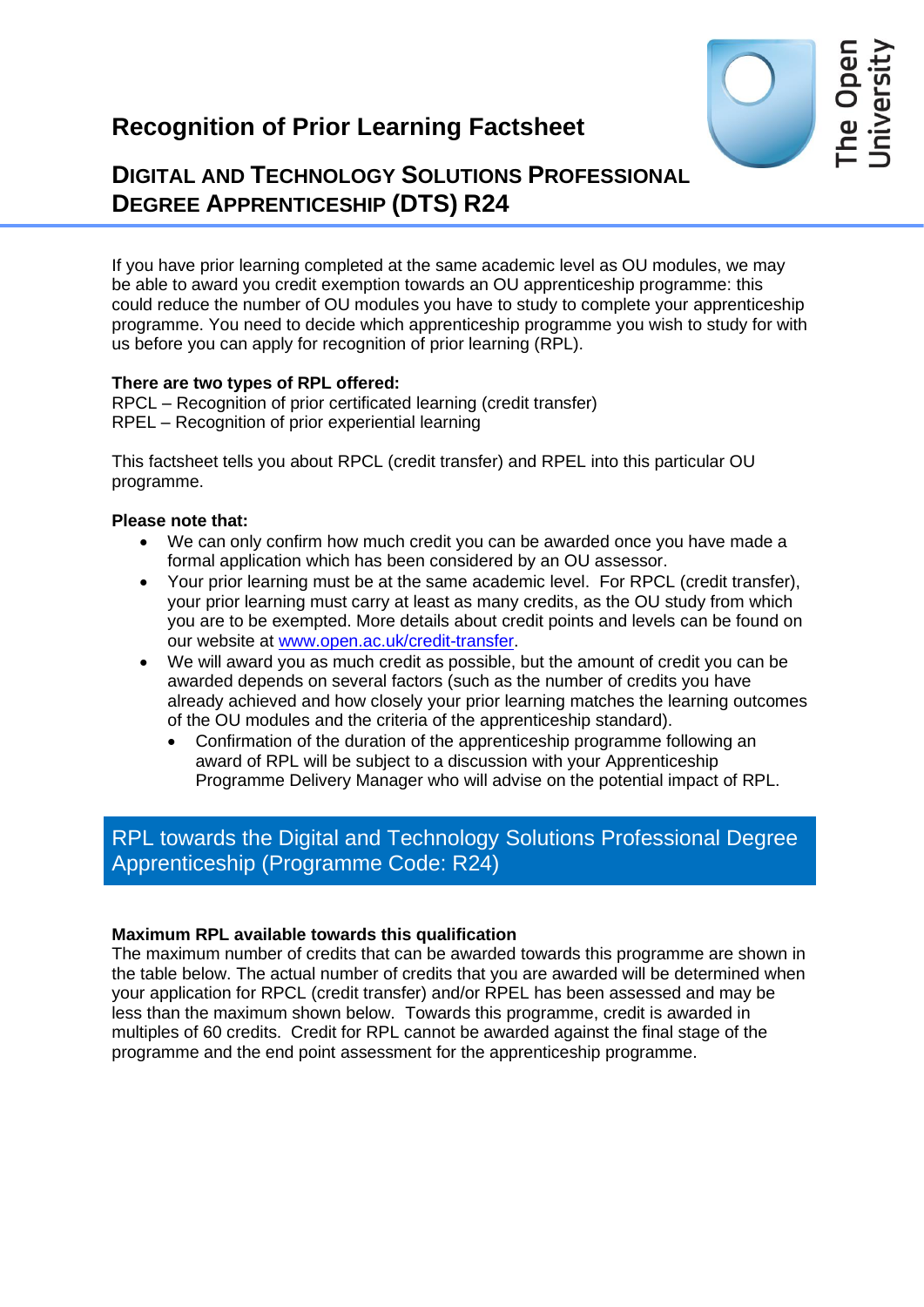| Total number of credits required for this qualification                          | 360 credits |
|----------------------------------------------------------------------------------|-------------|
| <b>Maximum RPL total</b>                                                         | 240 credits |
| <b>Maximum RPCL (credit transfer)</b>                                            | 240 credits |
| <b>Maximum RPEL (against module TMXY112)</b>                                     | 30 credits  |
| Minimum number of OU credits to be completed if<br>awarded the maximum RPL total | 120 credits |

### **Age of prior learning**

For this programme we can consider the following:

RPCL (credit transfer) - prior learning completed up to 16 years ago RPEL – prior learning/experience up to 16 years ago.

We will calculate the age of your prior learning using the date we receive your completed application with all required supporting evidence.

#### **Prior Learning for which you could be awarded RPCL (credit transfer)**

You can apply for RPCL (credit transfer) towards this OU programme if you have any of the eligible prior learning shown on our website [www.open.ac.uk/credit-transfer.](http://www.open.ac.uk/credit-transfer) When we assess your application, we will look at how similar your prior learning is to the OU modules in this programme.

How much credit you are awarded is likely to depend in part on how closely the subjects of your prior learning match the learning outcomes of the OU modules and the criteria of the apprenticeship standard. If your prior learning is in an unrelated subject area, we will not be able to award you RPCL (credit transfer) towards this programme. To read about the subjects covered in this programme visit the [programme description](https://info1.open.ac.uk/digital-apprenticeship-resources)

#### **What do I need to provide with my application?**

Every application for RPCL (credit transfer) must be supported by official evidence, usually in the form of an academic transcript and/or a certificate. Please see the application form for more information about the evidence you will need to provide.

You will also need to provide syllabus information/learning outcomes so that the academic expert can map how closely your prior learning matches that of the OU modules in the programme. Your academic transcript will provide a list of the modules or units you have completed, but syllabus information provides a detailed description of the content of each of those modules, often about a paragraph per module/unit. If you do not provide syllabus information, we will be unable to assess your application.

#### **Prior Learning for which you could be awarded RPEL**

You can apply for RPEL against the module TMXY112 within this programme if through your professional experience you can demonstrate learning against the learning outcomes and Knowledge, Skills and Behaviour requirements (KSBs) of the apprenticeship Standard relevant to this module. Prior experiential learning will be assessed through the completion